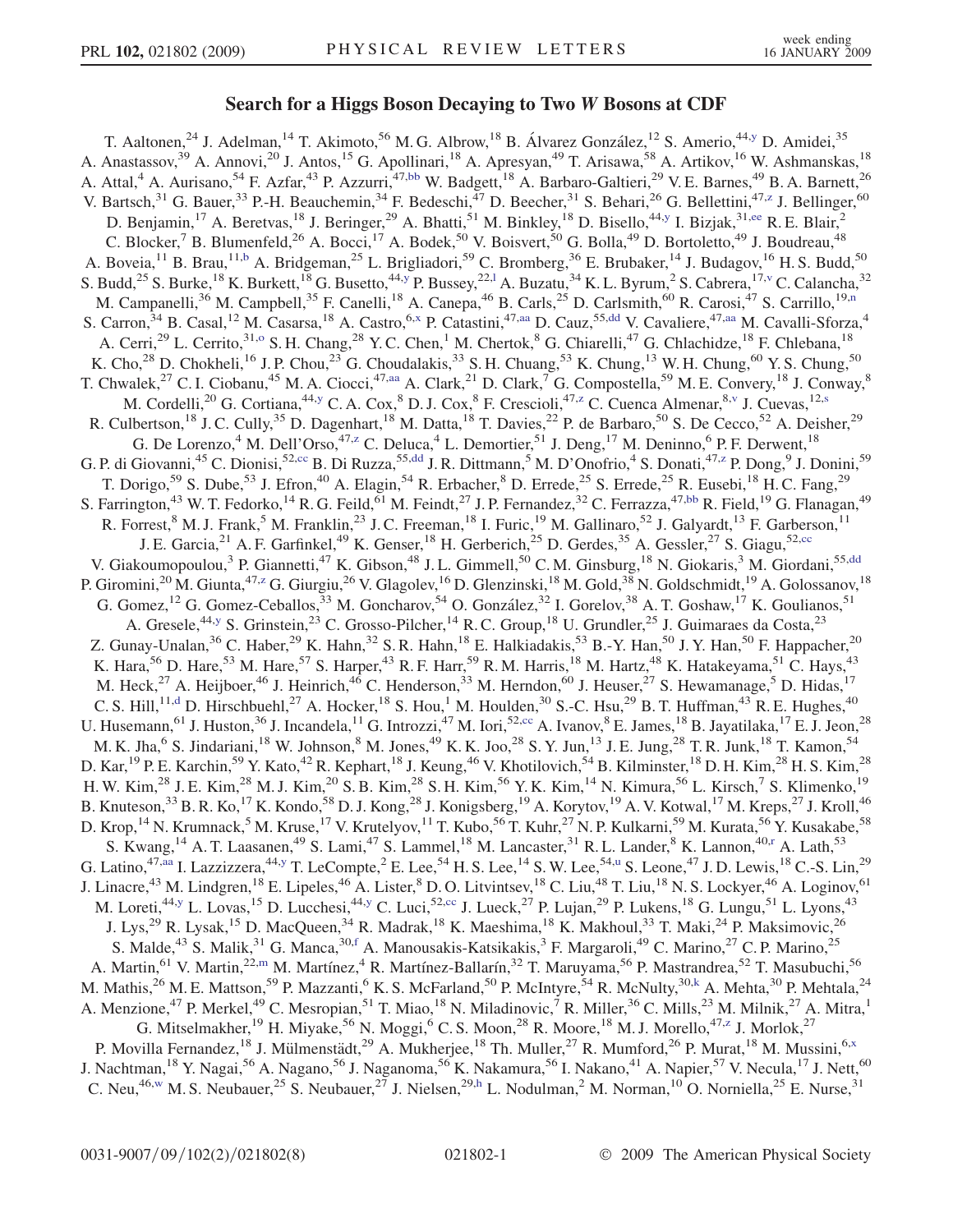<span id="page-1-0"></span>L. Oakes,<sup>43</sup> S. H. Oh,<sup>17</sup> Y. D. Oh,<sup>28</sup> I. Oksuzian,<sup>19</sup> T. Okusawa,<sup>42</sup> R. Orava,<sup>24</sup> S. Pagan Griso,<sup>44[,y](#page-6-0)</sup> E. Palencia,<sup>18</sup> V. Papadimitriou,<sup>18</sup> A. Papaikonomou,<sup>27</sup> A. A. Paramonov,<sup>14</sup> B. Parks,<sup>40</sup> S. Pashapour,<sup>34</sup> J. Patrick,<sup>18</sup> G. Pauletta,<sup>55[,dd](#page-6-0)</sup> M. Paulini,<sup>13</sup> C. Paus,<sup>33</sup> T. Peiffer,<sup>27</sup> D. E. Pellett,<sup>8</sup> A. Penzo,<sup>55</sup> T. J. Phillips,<sup>17</sup> G. Piacentino,<sup>47</sup> E. Pianori,<sup>46</sup> L. Pinera,<sup>19</sup> K. Pitts,<sup>25</sup> C. Plager,<sup>9</sup> L. Pondrom,<sup>60</sup> O. Poukhov,<sup>16</sup> N. Pounder,<sup>43</sup> F. Prakoshyn,<sup>16</sup> A. Pronko,<sup>18</sup> J. Proudfoot,<sup>2</sup> F. Ptohos,<sup>18,[j](#page-6-0)</sup> E. Pueschel,<sup>13</sup> G. Pun[z](#page-6-0)i,<sup>47,z</sup> J. Pursley,<sup>60</sup> J. Rademacker,<sup>43[,d](#page-6-0)</sup> A. Rahaman,<sup>48</sup> V. Ramakrishnan,<sup>60</sup> N. Ranjan,<sup>49</sup> I. Redondo,<sup>32</sup> V. Rekovic,<sup>38</sup> P. Renton,<sup>43</sup> M. Renz,<sup>27</sup> M. Rescigno,<sup>52</sup> S. Richter,<sup>27</sup> F. Rimondi,<sup>6[,x](#page-6-0)</sup> L. Ristori,<sup>47</sup> A. Robson,<sup>22</sup> T. Rodrigo,<sup>12</sup> T. Rodriguez,<sup>46</sup> E. Rogers,<sup>25</sup> S. Rolli,<sup>57</sup> R. Roser,<sup>18</sup> M. Rossi,<sup>55</sup> R. Rossin,<sup>11</sup> P. Roy,<sup>34</sup> A. Ruiz,<sup>12</sup> J. Russ,<sup>13</sup> V. Rusu,<sup>18</sup> A. Safonov,<sup>54</sup> W. K. Sakumoto,<sup>50</sup> O. Saltó,<sup>4</sup> L. Santi,<sup>55,[dd](#page-6-0)</sup> S. Sarkar,<sup>52[,cc](#page-6-0)</sup> L. Sartori,<sup>47</sup> K. Sato,<sup>18</sup> A. Savoy-Navarro,<sup>45</sup> P. Schlabach,<sup>18</sup> A. Schmidt,<sup>27</sup> E. E. Schmidt,<sup>18</sup> M. A. Schmidt,<sup>14</sup> M. P. Schmidt,<sup>61[,a](#page-6-0)</sup> M. Schmitt,<sup>39</sup> T. Schwarz,<sup>8</sup> L. Scodellaro,<sup>12</sup> A. Scribano,<sup>47[,aa](#page-6-0)</sup> F. Scuri,<sup>47</sup> A. Sedov,<sup>49</sup> S. Seidel,<sup>38</sup> Y. Seiya,<sup>42</sup> A. Semenov,<sup>16</sup> L. Sexton-Kennedy,<sup>18</sup> F. Sforza,<sup>47</sup> A. Sfyrla,<sup>25</sup> S. Z. Shalhout,<sup>59</sup> T. Shears,<sup>30</sup> P. F. Shepard,<sup>48</sup> M. Shimojima,<sup>56,[q](#page-6-0)</sup> S. Shiraishi,<sup>14</sup> M. Shochet,<sup>14</sup> Y. Shon,<sup>60</sup> I. Shreyber,<sup>37</sup> A. Sidoti,<sup>47</sup> P. Sinervo,<sup>34</sup> A. Sisakyan,<sup>16</sup> A. J. Slaughter,<sup>18</sup> J. Slaunwhite,<sup>40</sup> K. Sliwa,<sup>57</sup> J. R. Smith,<sup>8</sup> F. D. Snider,<sup>18</sup> R. Snihur,<sup>34</sup> A. Soha,<sup>8</sup> S. Somalwar,<sup>53</sup> V. Sorin,<sup>36</sup> J. Spalding,<sup>18</sup> T. Spreitzer,<sup>34</sup> P. Squillacioti,<sup>47[,aa](#page-6-0)</sup> M. S[t](#page-6-0)anitzki,<sup>61</sup> R. St. Denis,<sup>22</sup> B. Stelzer,<sup>9,t</sup> O. Stelzer-Chilton,<sup>17</sup> D. Stentz,<sup>39</sup> J. Strologas,<sup>38</sup> G. L. Strycker,<sup>35</sup> D. Stuart,<sup>11</sup> J. S. Suh,<sup>28</sup> A. Sukhanov,<sup>19</sup> I. Suslov,<sup>16</sup> T. Suzuki,<sup>56</sup> A. Taffard,<sup>25[,g](#page-6-0)</sup> R. Takashima,<sup>41</sup> Y. Takeuch[i](#page-6-0),<sup>56</sup> R. Tanaka,<sup>41</sup> M. Tecchio,<sup>35</sup> P.K. Teng,<sup>1</sup> K. Terashi,<sup>51</sup> J. Thom,<sup>18,i</sup> A.S. Thompson,<sup>22</sup> G.A. Thompson,<sup>25</sup> E. Thomson,<sup>46</sup> P. Tipton,<sup>61</sup> P. Ttito-Guzmán,<sup>32</sup> S. Tkaczyk,<sup>18</sup> D. Toback,<sup>54</sup> S. Tokar,<sup>15</sup> K. Tollefson,<sup>36</sup> T. Tomura,<sup>56</sup> D. Tonelli,<sup>18</sup> S. Torre,<sup>20</sup> D. Torretta,<sup>18</sup> P. Totaro,<sup>55[,dd](#page-6-0)</sup> S. Tourneur,<sup>45</sup> M. Trovato,<sup>47</sup> S.-Y. Tsai,<sup>1</sup> Y. Tu,<sup>46</sup> N. Turini,<sup>47[,aa](#page-6-0)</sup> F. Ukegawa,<sup>56</sup> S. Vallecorsa,<sup>21</sup> N. van Remortel,<sup>24[,c](#page-6-0)</sup> A. Varganov,<sup>35</sup> E. Vataga,<sup>47[,bb](#page-6-0)</sup> F. Vázquez,<sup>19,[n](#page-6-0)</sup> G. Velev,<sup>18</sup> C. Vellidis,<sup>3</sup> V. Veszpremi,<s[u](#page-6-0)p>49</sup> M. Vidal,<sup>32</sup> R. Vidal,<sup>18</sup> I. Vila,<sup>12</sup> R. Vilar,<sup>12</sup> T. Vine,<sup>31</sup> M. Vogel,<sup>38</sup> I. Volobouev,<sup>29,u</sup> G. Volpi,<sup>47,[z](#page-6-0)</sup> P. Wagner,<sup>46</sup> R. G. Wagner,<sup>2</sup> R. L. Wagner,<sup>18</sup> W. Wagner,<sup>27</sup> J. Wagner-Kuhr,<sup>27</sup> T. Wakisaka,<sup>42</sup> R. Wallny,<sup>9</sup> S. M. Wang,<sup>1</sup> A. Warburton,<sup>34</sup> D. Waters,<sup>31</sup> M. Weinber[g](#page-6-0)er,<sup>54</sup> J. Weinelt,<sup>27</sup> W. C. Wester III,<sup>18</sup> B. Whitehouse,<sup>57</sup> D. Whiteson,<sup>46,g</sup> A. B. W[i](#page-6-0)cklund,<sup>2</sup> E. Wicklund,<sup>18</sup> S. Wilbur,<sup>14</sup> G. Williams,<sup>34</sup> H. H. Williams,<sup>46</sup> P. Wilson,<sup>18</sup> B. L. Winer,<sup>40</sup> P. Wittich,<sup>18,i</sup> S. Wolbers,<sup>18</sup> C. Wolfe,<sup>14</sup> T. Wright,<sup>35</sup> X. Wu,<sup>21</sup> F. Würthwein,<sup>10</sup> S.M. Wynne,<sup>30</sup> S. Xie,<sup>33</sup> A. Yagil,<sup>10</sup> K. Yamamoto,<sup>42</sup> J. Yamaoka,<sup>53</sup> U.K. Yang,<sup>14[,p](#page-6-0)</sup> Y.C. Yang,<sup>28</sup> W.M. Yao,<sup>29</sup> G.P. Yeh,<sup>18</sup> J. Yoh,<sup>18</sup> K. Yorita,<sup>14</sup> T. Yoshida,<sup>42</sup> G.B. Yu,<sup>50</sup> I. Yu,<sup>28</sup> S. S. Yu,<sup>18</sup> J. C. Yun,<sup>18</sup> L. Zanello,<sup>52[,cc](#page-6-0)</sup> A. Zanetti,<sup>55</sup> X. Zhang,<sup>25</sup> Y. Zheng,<sup>9[,e](#page-6-0)</sup> and S. Zucchelli<sup>6,[x](#page-6-0)</sup>

## (CDF Collaboration)

<sup>1</sup>Institute of Physics, Academia Sinica, Taipei, Taiwan 11529, Republic of China<br><sup>2</sup>Argonna National Laboratory, Argonna Illinois 60430, USA

 $A$ rgonne National Laboratory, Argonne, Illinois 60439, USA<br> $3$ University of Athens, 157 71 Athens, Greece

<sup>3</sup>University of Athens, 157 71 Athens, Greece<sup>3</sup> Theories *Lyniversity* of Athens, 157 71 Athens, Greece<sup>4</sup>

Institut de Fisica d'Altes Energies, Universitat Autonoma de Barcelona, E-08193, Bellaterra (Barcelona), Spain<br><sup>5</sup> Baylar University Wase Texas 76708, USA

Baylor University, Waco, Texas 76798, USA<sup>6</sup><br><sup>6</sup> Istitute Nazionale di Fisica Nucleare Bologna, University of Bologna

Istituto Nazionale di Fisica Nucleare Bologna, University of Bologna, I-40127 Bologna, Italy <sup>7</sup>

 ${}^{7}$ Brandeis University, Waltham, Massachusetts 02254, USA

<sup>8</sup>University of California, Davis, Davis, California 95616, USA

<sup>9</sup>University of California, Los Angeles, Los Angeles, California 90024, USA<br><sup>10</sup>University of California, San Diego, La Jolla, California 92093, USA

 $^{10}$ University of California, San Diego, La Jolla, California 92093, USA<br>  $^{11}$ University of California, Santa Barbara, Santa Barbara, California 93106, USA<br>  $^{12}$ Institute de Eisica de Cantabria, CSIC-University of C

FIN-00014, Helsinki, Finland<br><sup>25</sup>University of Illinois, Urbana, Illinois 61801, USA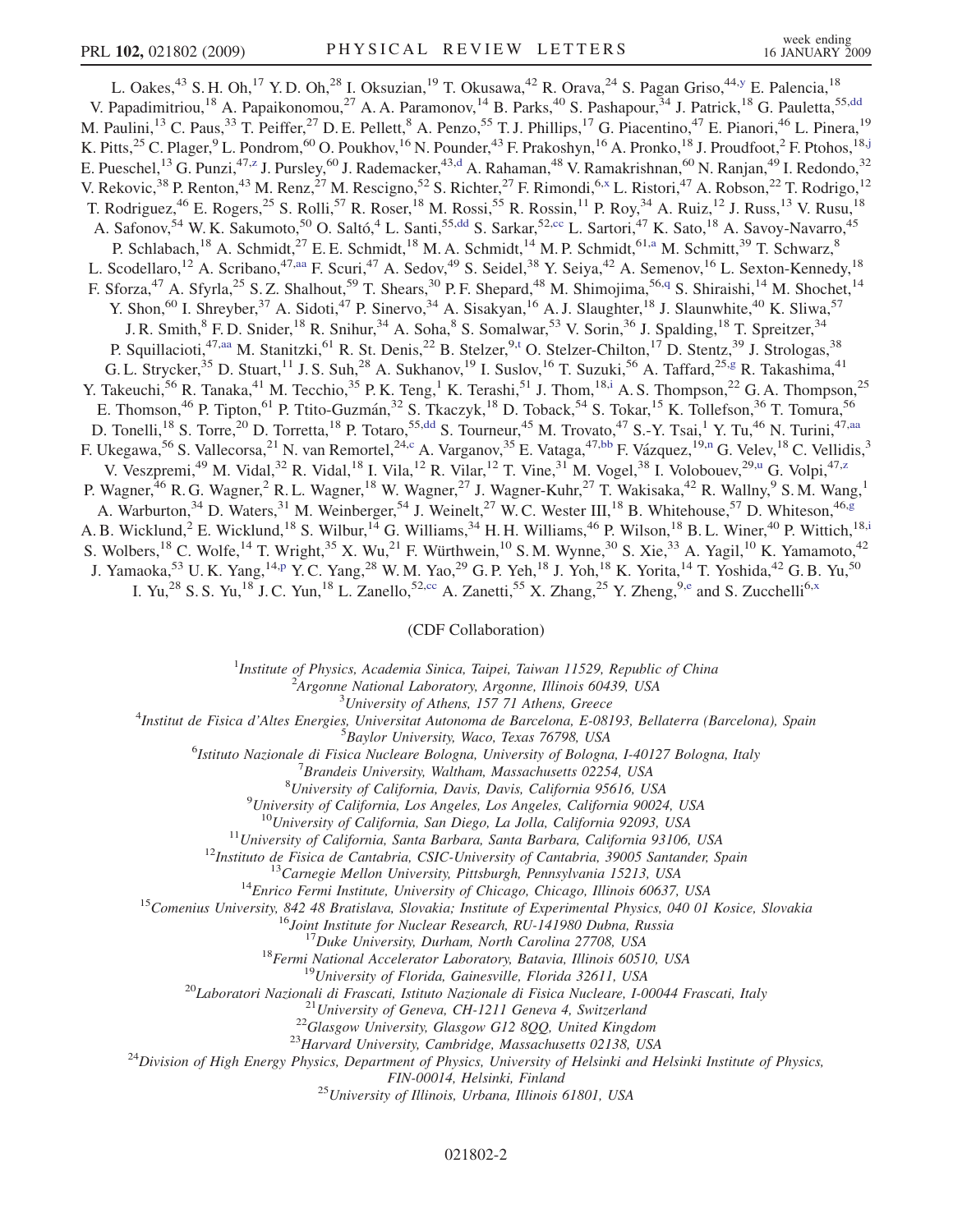<sup>26</sup>The Johns Hopkins University, Baltimore, Maryland 21218, USA<br><sup>27</sup>Institut für Experimentelle Kernphysik, Universität Karlsruhe, 76128 Karlsruhe, Germany<br><sup>28</sup>Center for High Energy Physics: Kyungpook National Universit

Seoul National University, Seoul 151-742, Korea;

Sungkyunkwan University, Suwon 440-746, Korea;

Korea Institute of Science and Technology Information, Daejeon, 305-806, Korea;

<sup>29</sup>Ernest Orlando Lawrence Berkeley National Laboratory, Berkeley, California 94720, USA<br><sup>30</sup>University of Liverpool, Liverpool L69 7ZE, United Kingdom<br><sup>31</sup>University College London, London WCIE 6BT, United Kingdom<br><sup>32</sup>C

 $34$ Institute of Particle Physics: McGill University, Montréal, Canada H3A 2T8;<br>and University of Toronto, Toronto, Canada M5S 1A7

<sup>35</sup> University of Michigan, Ann Arbor, Michigan 48109, USA<br><sup>36</sup> Michigan State University, East Lansing, Michigan 48824, USA<br><sup>37</sup> Institution for Theoretical and Experimental Physics, ITEP, Moscow 117259, Russia<br><sup>38</sup> Uni

<sup>43</sup>University of Oxford, Oxford OX1 3RH, United Kingdom<br><sup>44</sup>Istituto Nazionale di Fisica Nucleare, Sezione di Padova-Trento, University of Padova, I-35131 Padova, Italy<br><sup>45</sup>LPNHE, Universite Pierre et Marie Curie/IN2P3-C

<sup>49</sup>Purdue University, West Lafayette, Indiana 47907, USA<br><sup>50</sup>University of Rochester, Rochester, New York 14627, USA<br><sup>51</sup>The Rockefeller University, New York, New York 10021, USA<br><sup>51</sup>The Rockefeller University, New York,

 $^{60}$ University of Wisconsin, Madison, Wisconsin 53706, USA<br> $^{61}$ Yale University, New Haven, Connecticut 06520, USA

(Received 24 September 2008; published 15 January 2009)

We present a search for a Higgs boson decaying to two W bosons in  $p\bar{p}$  collisions at  $\sqrt{s} = 1.96$  TeV center-of-mass energy. The data sample corresponds to an integrated luminosity of 3.0  $fb^{-1}$  collected with the CDF II detector. We find no evidence for production of a Higgs boson with mass between 110 and 200 GeV/ $c^2$ , and determine upper limits on the production cross section. For the mass of 160 GeV/ $c^2$ , where the analysis is most sensitive, the observed (expected) limit is 0.7 pb (0.9 pb) at 95% Bayesian credibility level which is 1.7 (2.2) times the standard model cross section.

DOI: [10.1103/PhysRevLett.102.021802](http://dx.doi.org/10.1103/PhysRevLett.102.021802) PACS numbers: 14.80.Bn, 13.85.Rm

The Higgs boson in the standard model (SM) breaks the electroweak  $SU(2)_L \otimes U(1)_Y$  symmetry. While this symmetry is now well established, the mechanism of the symmetry breaking has not yet been identified. Direct searches at the LEP experiments have set a lower limit on the Higgs boson mass  $m_H$  of 114.4 GeV/ $c^2$  at 95% C.L. in the context of the SM [[1](#page-6-0)]. Precision measurements provide the indirect upper limit  $m_H < 144 \text{ GeV}/c^2$  at 95% C.L. through radiative corrections to the SM predictions of the particle masses and couplings [[2\]](#page-6-0). However, these indirect limits assume no significant contributions to the radiative corrections due to as yet unobserved processes.

In this Letter, we report a search for the process  $gg \rightarrow$  $H \to WW^{(*)}$  in a 3.0 fb<sup>-1</sup> integrated luminosity sample of p  $\bar{p}$  collisions at  $\sqrt{s} = 1.96$  TeV produced by the Fermilab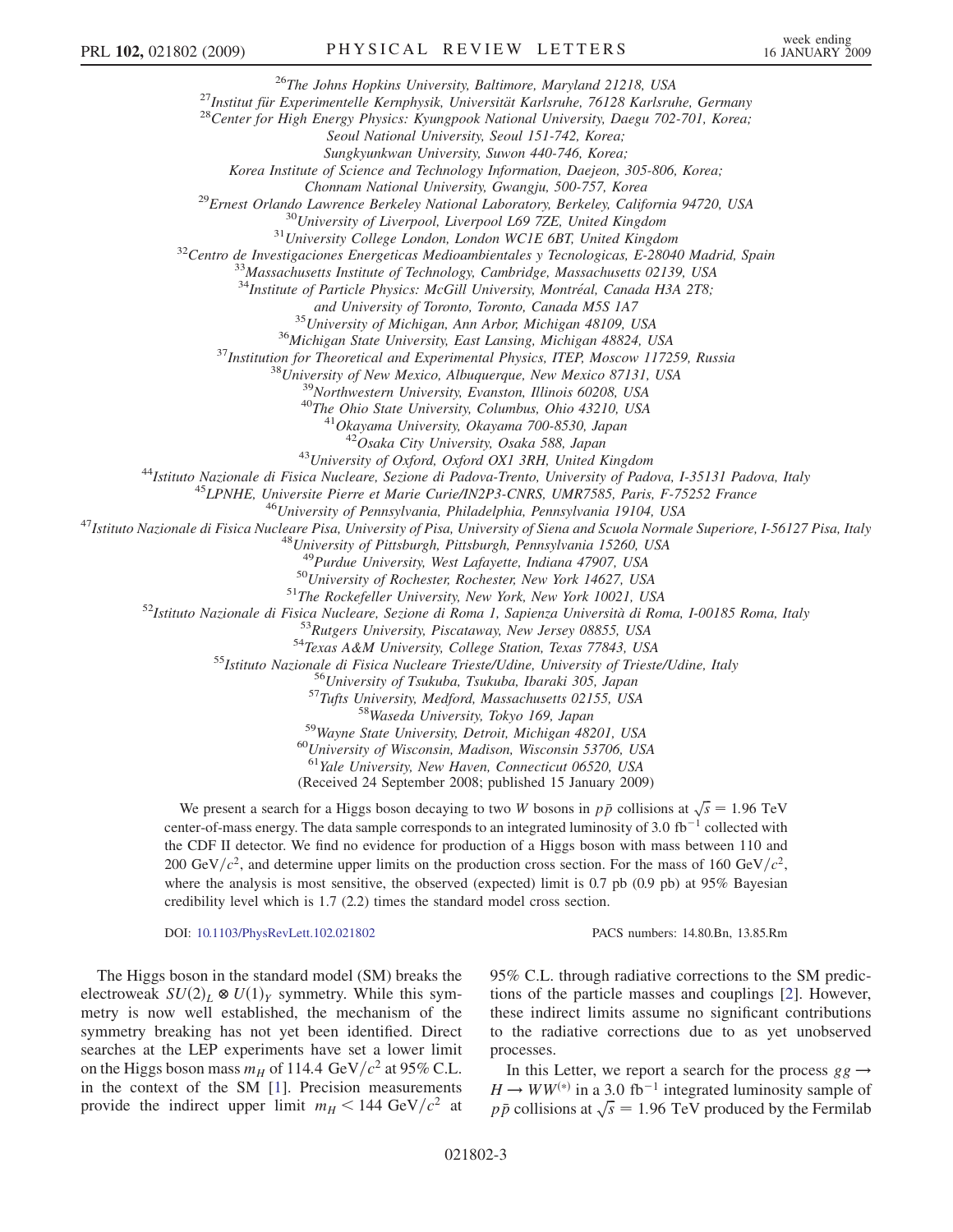Tevatron and collected by the CDF II detector. For a SM Higgs boson with a mass that is not directly excluded by the LEP experiments, the dominant production mechanism at the Tevatron is gluon-gluon fusion which proceeds via a virtual top quark loop [\[3](#page-6-0)]. For  $m_H > 135 \text{ GeV}/c^2$ , the SM Higgs boson decays primarily to the  $WW^*$  [[3](#page-6-0)], where one of the final state W bosons is virtual for  $m_H$  below 2 times the W mass.

The events are reconstructed in the  $ll\nu\nu$  final state, whose branching fraction is  $6.0\%$  of the WW<sup>\*</sup> decays, where *l* is either an electron *e* or a muon  $\mu$ , including those from  $\tau$  leptons produced in the W decays. The SM Higgs boson branching fraction to  $WW^*$  varies from 7.5% at 115 GeV/ $c^2$  to 73.5% at 200 GeV/ $c^2$  with a maximum of 96.5% at  $\approx 170 \text{ GeV}/c^2$  [\[3\]](#page-6-0). Previous searches set limits ranging from 10 to 40 times the predicted SM rate, depending on the value of  $m_H$  [\[4](#page-6-0)].

The CDF II detector is a multipurpose solenoidal spectrometer surrounded by calorimeters and muon detectors [\[5\]](#page-6-0). The geometry is described using the azimuthal angle  $\phi$ and the pseudorapidity  $\eta \equiv -\ln[\tan(\theta/2)]$ , where  $\theta$  is the polar angle with respect to the proton beam axis (positive z axis). The transverse energy  $E_T$  is  $E \sin\theta$ , where E is the energy associated with a calorimeter element or energy cluster. Similarly,  $p_T$  is the track momentum component transverse to the beam line.

The events we consider must pass one of four online selections, triggers, before being recorded. One electron trigger requires an electromagnetic (EM) energy cluster in the central  $(|\eta| < 1.1)$  calorimeter with  $E_T > 18$  GeV matched to a track found in the drift chamber with  $p_T$  > 8 GeV/ $c$ . A second electron trigger requires an EM energy cluster with  $E_T > 20$  GeV in the forward  $(1.2 < |\eta| < 2.0)$ calorimeter and the missing transverse energy  $E_T >$ 15 GeV. The variable  $\vec{\mathbf{\ell}}_T$ , used to infer the presence of neutrinos, is defined as  $\sum_i E_{T,i} \hat{n}_{T,i}$  and  $E_T \equiv |\vec{E}_T|$ , where  $\hat{n}_{T,i}$  is the transverse component of the unit vector pointing from the interaction point to calorimeter element i. Muon triggers are based on track segments in the muon chambers matched to a drift-chamber track with  $p_T > 18$  GeV/c. Trigger efficiencies are measured using leptonic W and Z data samples [[6](#page-6-0)].

To improve the signal acceptance while maintaining acceptable background rejection for the  $W +$  jets and  $W\gamma$  processes where a jet or  $\gamma$  is misidentified as a lepton, we use a modified version of the lepton identification strategy developed for the WZ observation analysis [[7\]](#page-6-0). Candidate leptons are separated into six mutually exclusive categories: two for electrons; three for muons; and one for tracks that extrapolate outward to detector regions with insufficient calorimeter coverage for energy measurement. The electron categories are central  $(|\eta| < 1.1)$  using a drift-chamber-based tracking algorithm and forward  $(1.2 < |\eta| < 2.0)$  using a silicon-detector-based tracking algorithm. One of the muon categories uses the muon chambers and the other two use tracks matched with energy deposits consistent with minimum ionization in the central or forward calorimeters.

All lepton candidates are required to be isolated such that the sum of the  $E_T$  for the calorimeter elements in a cone of  $\Delta R = \sqrt{(\Delta \eta)^2 + (\Delta \phi)^2} < 0.4$  around the lepton is less than 10% of the  $E_T$  (for electrons) or  $p_T$  (for muons and track lepton candidates). For lepton types in the central region where the track finding efficiency is sufficient, we also apply a track-based isolation criterion which requires there is no more than 10% of the electron  $E_T$  or muon  $p_T$  in other tracks within a cone of  $\Delta R < 0.4$  around the lepton track.

The Higgs boson candidates are selected from events with exactly two lepton candidates. At least one lepton is required to match a trigger lepton candidate and have  $E_T$ 20 GeV  $(p_T > 20 \text{ GeV}/c)$  for electrons (muons). We loosen this requirement to 10 GeV (GeV/c) for the other lepton to increase the kinematic acceptance, particularly for lower  $m_H$  where one W is off shell below the W boson mass and produces a lower  $p<sub>T</sub>$  lepton. We also require a dilepton invariant mass  $m_{\ell\ell} > 16 \text{ GeV}/c^2$  to suppress misidentified multijet events.

Aside from  $H \to WW^{(*)}$  production, other SM processes that can lead to two high- $p_T$  leptons include Drell-Yan (DY),  $t\bar{t}$ , WW, WZ, and ZZ production, and W production in association with a photon  $(W\gamma)$  or a jet  $(W + \text{jets})$ misidentified as a lepton. The  $t\bar{t}$  contribution is suppressed by requiring fewer than two reconstructed jets with  $E_T$  > 15 GeV and  $|\eta|$  < 2.5 in the event. The DY background is suppressed by requiring sufficiently large  $\not\hspace{-.15cm}/\,_{T}$  in the event to remove contributions from mismeasured leptons or jets. This is achieved by requiring  $\not\hspace{-1.2mm}E_{T,\text{rel}} > 25 \text{ GeV}$ , where  $\not\hspace{-1.2mm}E_{T,\text{rel}}$ is  $\not \! \! E_T \sin \Delta \phi_{E_T, (\ell, \text{jet})}$  if  $\Delta \phi_{E_T, (\ell, \text{jet})} < \frac{\pi}{2}$  and  $E_T$  otherwise, and  $\Delta \phi_{\vec{\mathcal{E}}_T, (\ell, \text{jet})}$  is the angle between the  $\vec{\mathcal{E}}_T$  direction and the nearest lepton or jet. The observed  $\not\hspace{-1.2mm}/E_{T}$  is corrected for muons and track-only lepton candidates, because they do not deposit all of their energy in the calorimeter. Except for  $W +$  jets, acceptances are determined using data simulated with the MC@NLO program for WW [[8\]](#page-6-0), PYTHIA for  $H \rightarrow$  $WW^{(*)}$ , DY, WZ, ZZ, and  $t\bar{t}$  [\[9](#page-6-0)], and the generator de-scribed in Ref. [[10](#page-7-0)] for  $W\gamma$ .

The response of the CDF II detector is then estimated with a GEANT-4-based simulation [[11](#page-7-0)] to which an efficiency correction of up to 10% per lepton is applied based on measurements of the lepton reconstruction and identification efficiencies using observed  $Z \rightarrow \ell^+ \ell^-$  events. An additional correction is applied to the  $W\gamma$  background estimate based on a measurement in data of the photonconversion veto efficiency. The  $W +$  jets contribution is estimated from data by extrapolating from a sample of events that contain an identified lepton and a jet  $j_l$  containing a track or EM energy cluster similar to those required in the lepton identification. The contribution of each event to the total yield is scaled by the probability that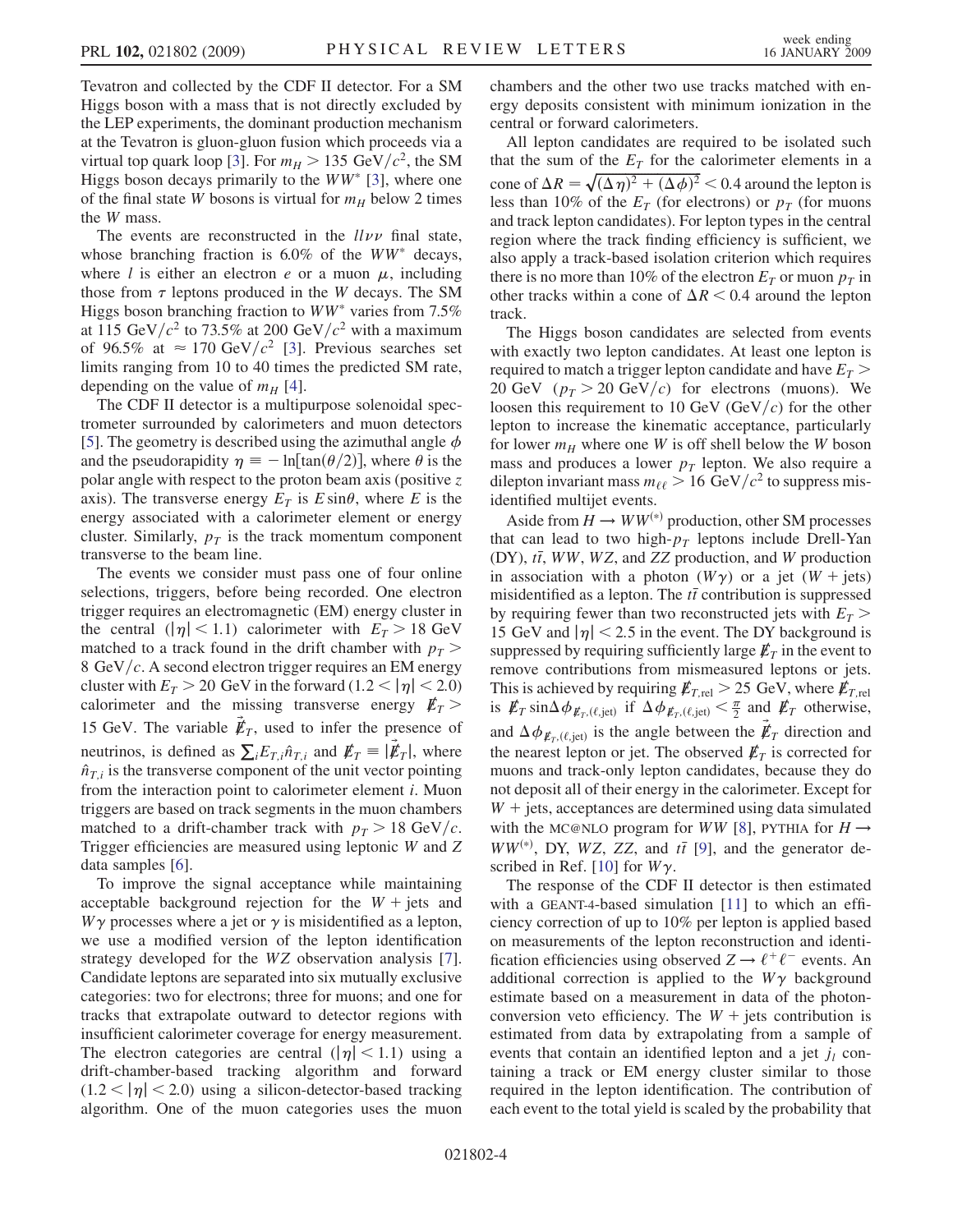the  $j_l$  is identified as a lepton. This probability  $p(p_T; j_l)$  is determined for each lepton type as a function of the  $j_l$   $p_T$ using multijet events collected with jet-based triggers. A correction to  $p(p_T; j_l)$  is applied for the small real lepton contribution using Monte Carlo simulation of single W and Z boson production.

Based on the procedure above, we expect  $768 \pm 91$ background events and observe 779 in the selected region. The expected composition of the background is  $356 \pm 49$  $WW, 24.9 \pm 3.9 \, WZ, 21.8 \pm 3.5 \, ZZ, 25.5 \pm 5.0 \, t\bar{t}, 138 \pm 0.0 \, t\bar{t}$ 31 DY, 90.5  $\pm$  24.1 W $\gamma$ , and 111  $\pm$  27 W + jets, where the indicated uncertainties include the systematic uncertainties described below. As a cross-check of the background model, we measure the fraction of  $q\bar{q} \rightarrow WW$  events in the sample with a similar method to the signal extraction described below and find it to be consistent with the expectation. Table I shows the dependence of expected yield on  $m_H$ . Since the level of non-WW<sup>(\*)</sup> background depends on the lepton identification categories, this information is used to divide the sample into high and low signal-to-background  $(S/B)$  classes. The low  $S/B$  category largely consists of candidates with a forward lepton.

After selection, the dominant background is the  $q\bar{q} \rightarrow$ WW process which differs from the signal process only by spin, production mechanism, and resonant structure. Because of the two neutrinos in the final state, a simple mass peak cannot be used to isolate the resonant  $gg \rightarrow$  $H \rightarrow WW^{(*)}$  process from the backgrounds. Instead, we combine two different multivariate techniques to differentiate signal and background. One is a matrix element (ME) technique, which uses an event-by-event calculation of the probability density for each contributing process to produce the observed event. If all details of the collision properties and the detector response are modeled in the ME calculation, this method provides the optimal sensitivity to the signal. However, there are several approximations used in the calculations: theoretical differential cross sections are only implemented to leading order, a simple parameterization of the detector response is used, and for some small ( $WZ$  and  $t\bar{t}$ ) or difficult to model (DY) backgrounds, we do not calculate a probability density. In order to improve these approximations, we extend the ME calculation with a neural network (NN) which exploits the more complete model implemented in the simulated data and  $W +$  jets model.

The event probability density for the ME method is

$$
P(\vec{x}_{\text{obs}}) = \frac{1}{\langle \sigma \rangle} \int \frac{d\sigma_{LO}(\vec{y})}{d\vec{y}} \,\epsilon(\vec{y}) G(\vec{x}_{\text{obs}}, \vec{y}) d\vec{y},
$$

where the elements of  $\vec{y}$  ( $\vec{x}_{obs}$ ) are the true (observed) values of the lepton momenta and  $E_T$ ,  $d\sigma_{LO}/d\vec{y}$  is the parton level differential cross section [\[12\]](#page-7-0),  $\epsilon(\vec{y})$  is a parameterization of detector acceptance and efficiency function, and  $G(\vec{x}_{obs}, \vec{y})$  is the transfer function representing the detector resolution and a PYTHIA-based estimate of transverse momentum of the  $\ell \ell E_T$  system due to the initial state radiation. The constant  $\langle \sigma \rangle$  normalizes the total event probability to unity. This calculation integrates the theoretical differential cross section over the missing information due to two unobserved neutrinos in the final state. We form a likelihood ratio discriminant which is the signal probability divided by the sum of signal and background probabilities  $LR_{H\to WW^{(*)}}(\vec{x}_{obs}) \equiv \frac{P_H(\vec{x}_{obs})}{P_H(\vec{x}_{obs}) + \sum_i k_i P_i(\vec{x}_{obs})}$  where  $k_i$  are the expected background fractions of WW, ZZ,  $W\gamma$ , and  $W + \text{jets}$ . The LR distributions are shown in Fig. [1\(a\)](#page-5-0). Additional ME likelihood ratios  $LR_{WW}$ ,  $LR_{ZZ}$ ,  $LR_{W\gamma}$ , and  $LR_{W+text}$  are defined analogously to  $LR_{H\rightarrow WW^{(*)}}.$ 

For the final results, a NN discriminant is used to extend the ME calculation using as input the ME likelihood ratios in addition to various kinematic variables. For each of the Higgs boson masses investigated, a NN is trained on signal events and an appropriately weighted composition of background events. The NN classifies events as signal or background based on the inputs  $LR_{H\to WW^{(*)}}$ ,  $LR_{WW}$ ,  $LR_{ZZ}$ ,  $LR_{W\gamma}$ ,  $LR_{W+\text{jets}}$ ,  $\Delta\phi_{\ell\ell}$ ,  $\Delta R_{\ell\ell}$ ,  $m_{\ell\ell}$ ,  $\not\!\!E_T$ ,  $\Delta\phi_{\not\!E_T, (\ell, \text{jet})}$ , and  $\not\!\!E_{T,\text{rel}}$ , where  $\Delta\phi_{\ell\ell}$  and  $\Delta R_{\ell\ell}$  are the separation between the two leptons in  $\phi$  and  $\Delta R$ , respectively. We find that the most discriminating input variables are  $LR_{H\to WW^{(*)}}$ ,  $\Delta R_{\ell\ell}$ , and  $\mathbf{E}_{T,\text{rel}}$ . An example of the NN output is shown in Fig. [1\(b\)](#page-5-0). The presented results use the NEUROBAYES [\[13\]](#page-7-0) program. Comparable results are also obtained using the TMVA-MLP [\[14\]](#page-7-0) program, demonstrating the robustness of the technique.

For the signal and backgrounds modeled by Monte Carlo simulation, the same procedures as Ref. [\[7](#page-6-0)] are used to assess the systematic uncertainties on the lepton selection efficiency, trigger efficiency, parton-distribution function, and luminosity to be 1.4% to 2.0%, 2.1% to 7.1%, 1.9%– 4.1%, and 6%, respectively, depending on mode. The cross section uncertainties are 10% for WW [[12](#page-7-0)], WZ [\[12\]](#page-7-0), ZZ [\[12\]](#page-7-0), and  $W\gamma$  [\[15\]](#page-7-0), and 15% for  $t\bar{t}$  [\[16\]](#page-7-0). Based on a comparison of simulated WW events generated with MC@NLO and PYTHIA, we assign a systematic uncertainty on the acceptance due to higher order QCD effects of 5.5% for WW events and 10% for the other modes which are only simulated at leading order.

TABLE I. Expected Higgs boson events as a function of  $m_H$ .

| $m_H$ (GeV/ $c^2$ ) 110 120 130 140 150 160 170 180 190 200 |  |  |  |  |  |
|-------------------------------------------------------------|--|--|--|--|--|
| Expected yield 0.5 1.9 4.3 7.0 9.3 11.6 11.0 9.0 6.4 5.1    |  |  |  |  |  |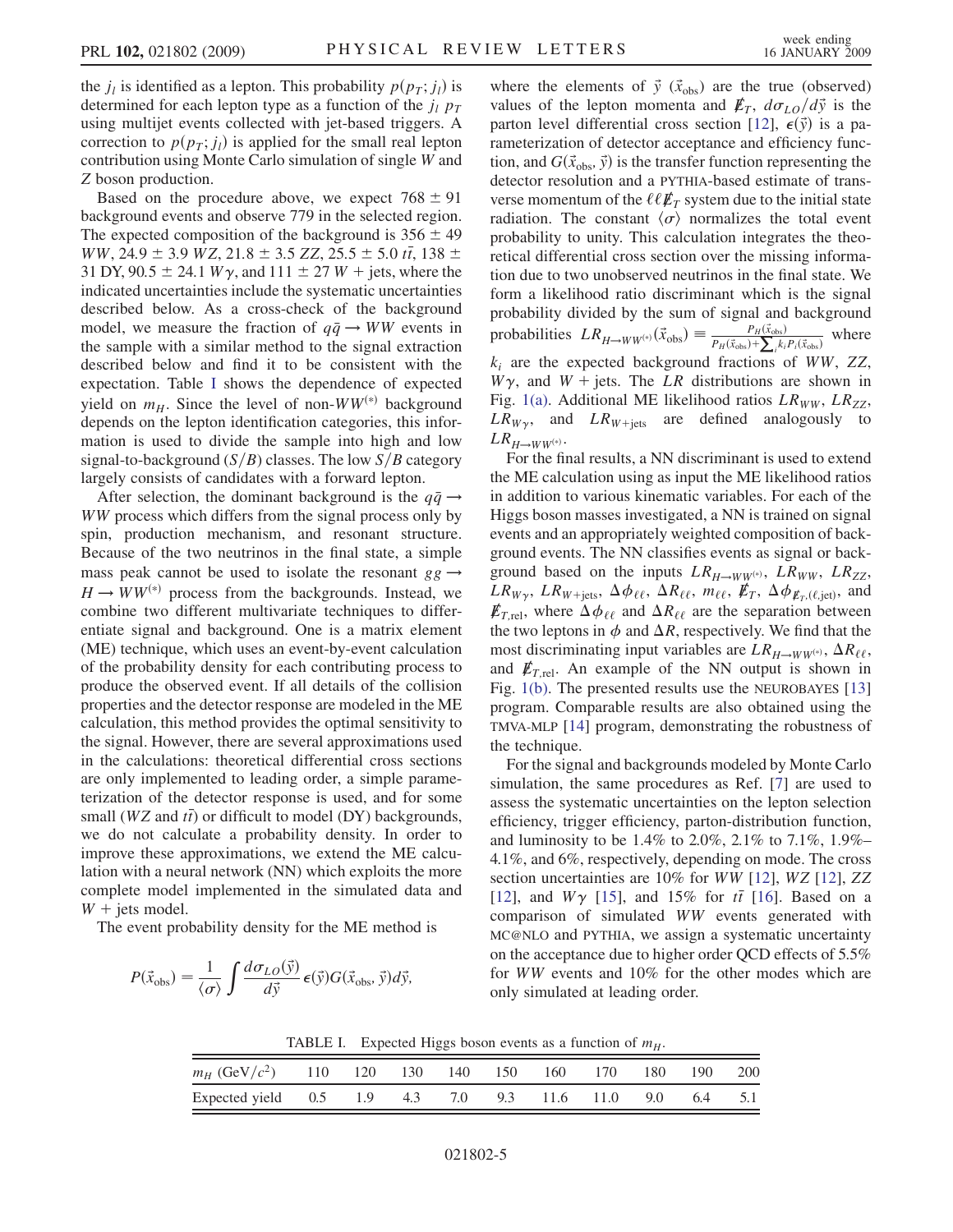

<span id="page-5-0"></span>

FIG. 1 (color online). The likelihood ratio distribution from (a) the ME discriminate alone and (b) the full NN score for  $m_H = 160 \text{ GeV}/c^2$ . The Higgs boson distribution is normalized to the SM expectation. The distributions are shown only for the high  $S/B$  class, which provides the majority of the sensitivity.

The systematic uncertainty on the  $W +$  jets background is estimated to be 24% from differences in the observed probability that a jet is identified as a lepton for jets collected using different jet  $E<sub>T</sub>$  trigger thresholds. These variations correspond to changing the parton composition of the jets and the relative amount of contamination from real leptons. Because only the  $E_{T,\text{rel}}$  requirement suppresses the DY background, there is an uncertainty due to the  $\not{\!\mathbb{E}}_T$  resolution modeling, which is estimated to be 20% based on comparisons of the data and Monte Carlo simulation in a sample of dilepton events. For the  $W\gamma$ background contribution, there is an additional uncertainty of 20% from the detector material description and photonconversion veto efficiency.

A Bayesian credibility level (C.L.) is calculated for each  $m<sub>H</sub>$  hypothesis based on the combined binned likelihood of the discriminant distributions for the high and low  $S/B$ samples. A posterior density is obtained by multiplying this likelihood by Gaussian prior densities for the background normalizations and systematic uncertainties leaving  $\sigma(gg \to H) \times \mathcal{B}(H \to WW^{(*)})$  with a uniform prior density. A 95% C.L. limit is then determined such that 95% of the posterior density for  $\sigma \times \mathcal{B}$  falls below the limit. Limits as a fraction of the SM cross section  $\sigma_{\rm SM}(gg \to H)$  are calculated by including  $\sigma_{\rm SM}(gg \to H)$ as a parameter whose prior density is determined by the 10% theoretical uncertainty of its next-to-next-to-leadinglog prediction [[17](#page-7-0)]. The resulting cross section limits for both discriminants are shown in Table II and Fig. [2.](#page-6-0) Because the NN uses the ME calculation as input, it is the full result; the ME results are given only for comparative purposes.

In conclusion, we have presented limits on the production of a Higgs boson through gluon fusion followed by its decay to a pair of W bosons. A combination of matrix element and neural network techniques is used to discriminate signal from background. Studies using the two techniques independently achieve consistent results with a sensitivity approximately  $0.1\sigma_{SM}$  worse than the combination at  $m_H = 160 \text{ GeV}/c^2$ . The consistency of results obtained with different algorithms provides evidence of the robustness of the multivariate techniques. At the most sensitive value of  $m_H = 160 \text{ GeV}/c^2$ , the observed limit is 1.7 times the SM prediction where the median expected limit is 2.2, corresponding to a downward fluctuation slightly larger than 1 standard deviation. Compared to an optimized selection and a likelihood based on the  $\Delta\phi_{\ell\ell}$  variable, the multivariate discriminators gain a factor of 1.7 to 2.5 in effective integrated luminosity depending on  $m_H$ . This measurement also constrains alternative models in which

| $m_H$ (GeV/ $c^2$ ) | 110  | 120  | 130 | 140 | 150                            | 160 | 170 | 180 | 190 | 200  |
|---------------------|------|------|-----|-----|--------------------------------|-----|-----|-----|-----|------|
|                     |      |      |     |     | Using Matrix Element Only      |     |     |     |     |      |
| Expected (pb)       | 3.6  | 2.6  | 2.2 | 1.9 | 1.5                            | 0.9 | 0.9 | 1.1 | 1.2 | 1.3  |
| Observed (pb)       | 2.8  | 1.5  | 1.1 | 0.9 | 0.8                            | 0.7 | 0.6 | 0.7 | 1.0 | 1.5  |
| Expected/SM         | 63.7 | 19.6 | 9.4 | 6.0 | 4.3                            | 2.4 | 2.6 | 3.8 | 6.0 | 8.2  |
| Observed/SM         | 50.3 | 10.9 | 4.7 | 3.0 | 2.3                            | 1.7 | 1.8 | 2.6 | 5.0 | 10.3 |
|                     |      |      |     |     | Using Neural Net Discriminator |     |     |     |     |      |
| Expected (pb)       | 3.0  | 2.3  | 1.9 | 1.7 | 1.4                            | 0.9 | 0.8 | 1.0 | 1.1 | 1.2  |
| Observed (pb)       | 2.5  | 1.7  | 1.2 | 1.1 | 0.9                            | 0.7 | 0.7 | 0.7 | 1.0 | 1.6  |
| Expected/SM         | 54.0 | 17.1 | 8.4 | 5.4 | 3.9                            | 2.2 | 2.4 | 3.5 | 5.6 | 7.7  |
| Observed/SM         | 44.6 | 13.2 | 5.3 | 3.5 | 2.6                            | 1.7 | 2.2 | 2.7 | 5.5 | 10.6 |

TABLE II. Expected and observed upper limits on  $\sigma(gg \to H) \times \mathcal{B}(H \to WW^{(*)})$  and  $(\sigma \times \mathcal{B})/(\sigma \times \mathcal{B})_{\text{SM}}$  for various  $m_H$ .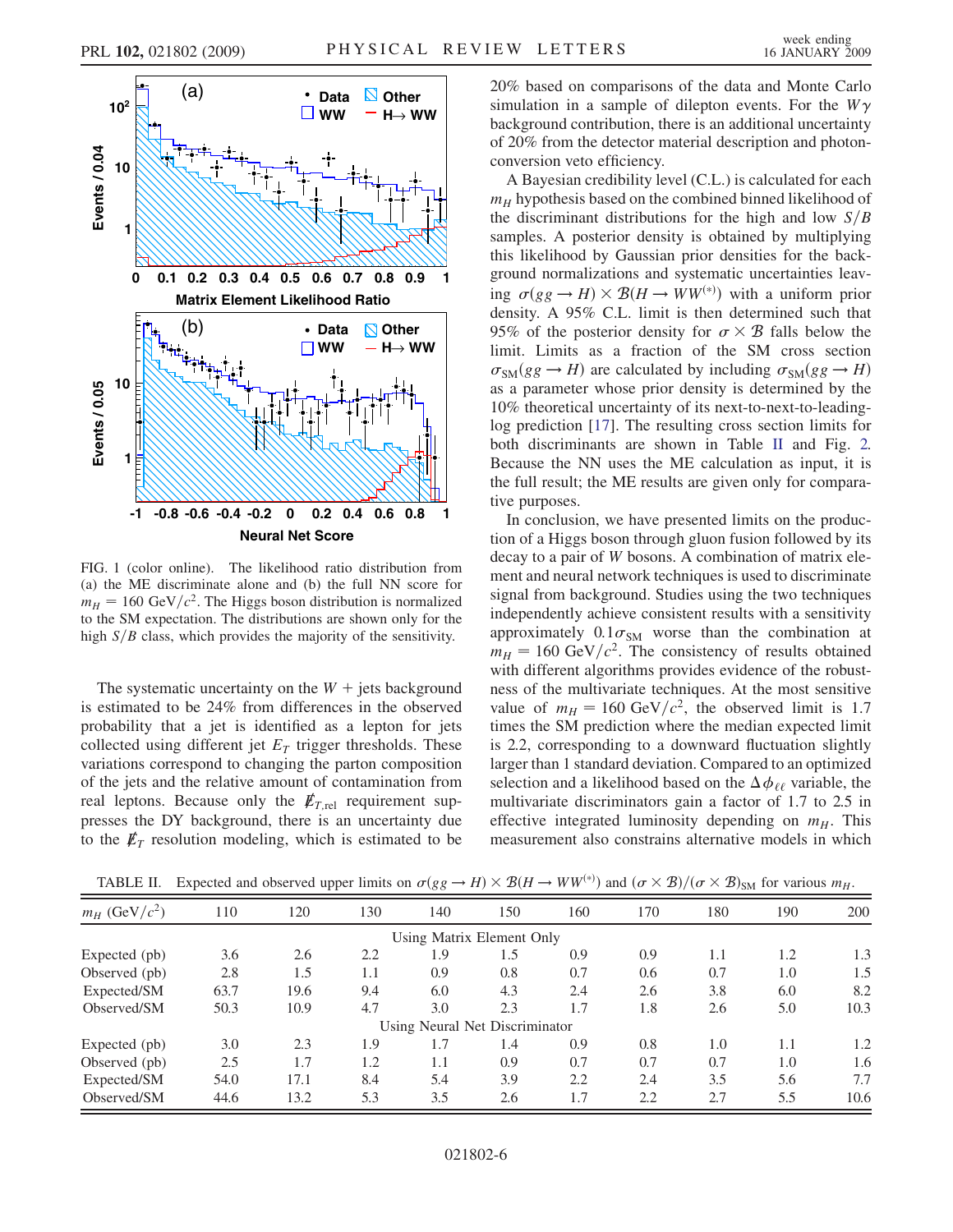<span id="page-6-0"></span>

FIG. 2 (color online). Upper limits on  $(\sigma \times \mathcal{B})/(\sigma \times \mathcal{B})_{\text{SM}}$ versus  $m_H$ .

the  $gg \rightarrow H$  coupling is enhanced by additional particles in the virtual loops of the production amplitude [\[18\]](#page-7-0).

We thank the Fermilab staff and the technical staffs of the participating institutions for their vital contributions. This work was supported by the U.S. Department of Energy and National Science Foundation; the Italian Istituto Nazionale di Fisica Nucleare; the Ministry of Education, Culture, Sports, Science and Technology of Japan; the Natural Sciences and Engineering Research Council of Canada; the National Science Council of the Republic of China; the Swiss National Science Foundation; the A.P. Sloan Foundation; the Bundesministerium für Bildung und Forschung, Germany; the Korean Science and Engineering Foundation and the Korean Research Foundation; the Science and Technology Facilities Council and the Royal Society, UK; the Institut National de Physique Nucleaire et Physique des Particules/CNRS; the Russian Foundation for Basic Research; the Ministerio de Ciencia e Innovación, Spain; the Slovak R&D Agency; and the Academy of Finland.

[a](#page-1-0) Deceased

- [b](#page-0-0)Visitor from University of Massachusetts Amherst, Amherst, MA 01003, USA.
- [c](#page-1-0) Visitor from Universiteit Antwerpen, B-2610 Antwerp, Belgium.
- [d](#page-0-0) Visitor from University of Bristol, Bristol BS8 1TL, United Kingdom.
- [e](#page-1-0) Visitor from Chinese Academy of Sciences, Beijing 100864, China.
- [f](#page-0-0) Visitor from Istituto Nazionale di Fisica Nucleare, Sezione di Cagliari, 09042 Monserrato (Cagliari), Italy.
- [g](#page-1-0) Visitor from University of California Irvine, Irvine, CA 92697, USA.
- [h](#page-0-0)Visitor from University of California Santa Cruz, Santa Cruz, CA 95064, USA.
- [i](#page-1-0) Visitor from Cornell University, Ithaca, NY 14853, USA. [j](#page-1-0) Visitor from University of Cyprus, Nicosia CY-1678, Cyprus.
- [k](#page-0-0) Visitor from University College Dublin, Dublin 4, Ireland. <sup>1</sup>Visitor from Roya[l](#page-0-0) Society of Edinburgh/Scottish Executive Support Research Fellow, United Kingdom.
- [mV](#page-0-0)isitor from University of Edinburgh, Edinburgh EH9 3JZ, United Kingdom.
- [n](#page-0-0) Visitor from Universidad Iberoamericana, Mexico D.F., Mexico.
- <sup>[o](#page-0-0)</sup>Visitor from Queen Mary, University of London, London, E1 4NS, United Kingdom.
- [p](#page-1-0) Visitor from University of Manchester, Manchester M13 9PL, United Kingdom.
- <sup>[q](#page-1-0)</sup>Visitor from Nagasaki Institute of Applied Science, Nagasaki, Japan.
- [r](#page-0-0) Visitor from University of Notre Dame, Notre Dame, IN 46556, USA.
- [s](#page-0-0) Visitor from University de Oviedo, E-33007 Oviedo, Spain.
- [t](#page-1-0) Visitor from Simon Fraser University, Vancouver, British Columbia, Canada V6B 5K3.
- <s[u](#page-0-0)p>u</sup>Visitor from Texas Tech University, Lubbock, TX 79409, USA.
- [v](#page-0-0) Visitor from IFIC(CSIC-Universitat de Valencia), 46071 Valencia, Spain.
- [wU](#page-0-0)niversity of Virginia, Charlottesville, VA 22904, USA.
- [x](#page-0-0) Visitor from University of Bologna, I-40127 Bologna, Italy.
- [y](#page-0-0) Visitor from University of Padova, I-35131 Padova, Italy. <sup>[z](#page-0-0)</sup>Visitor from University of Pisa, I-56127 Pisa, Italy.
- [aaV](#page-0-0)isitor from University of Siena, I-56127 Pisa, Italy.
- [bbV](#page-0-0)isitor from Scuola Normale Superiore, I-56127 Pisa, Italy.
- [ccV](#page-0-0)isitor from Sapienza Universit'a di Roma, I-00185 Roma, Italy.

[ddV](#page-0-0)isitor from University of Trieste/Udine, Italy.

- [eeO](#page-0-0)n leave from J. Stefan Institute, Ljubljana, Slovenia.
- [1] R. Barate et al. (LEP Working Group for Higgs boson searches), Phys. Lett. B 565, 61 (2003).
- [2] J. Alcaraz et al. (LEP), arXiv:0712.0929.
- [3] A. Djouadi, Phys. Rep. 457, 1 (2008), see for a recent review.
- [4] V.M. Abazov et al. (D0 Collaboration), Phys. Rev. Lett. 96, 011801 (2006); A. Abulencia et al. (CDF Collaboration), Phys. Rev. Lett. 97, 081802 (2006).
- [5] D. Acosta et al. (CDF Collaboration), Phys. Rev. D 71, 032001 (2005).
- [6] D. Acosta et al. (CDF Collaboration), Phys. Rev. Lett. 94, 091803 (2005).
- [7] A. Abulencia et al. (CDF Collaboration), Phys. Rev. Lett. 98, 161801 (2007).
- [8] S. Frixione and B. R. Webber, J. High Energy Phys. 06 (2002) 029.
- [9] T. Sjostrand, S. Mrenna, and P. Skands, J. High Energy Phys. 05 (2006) 026.